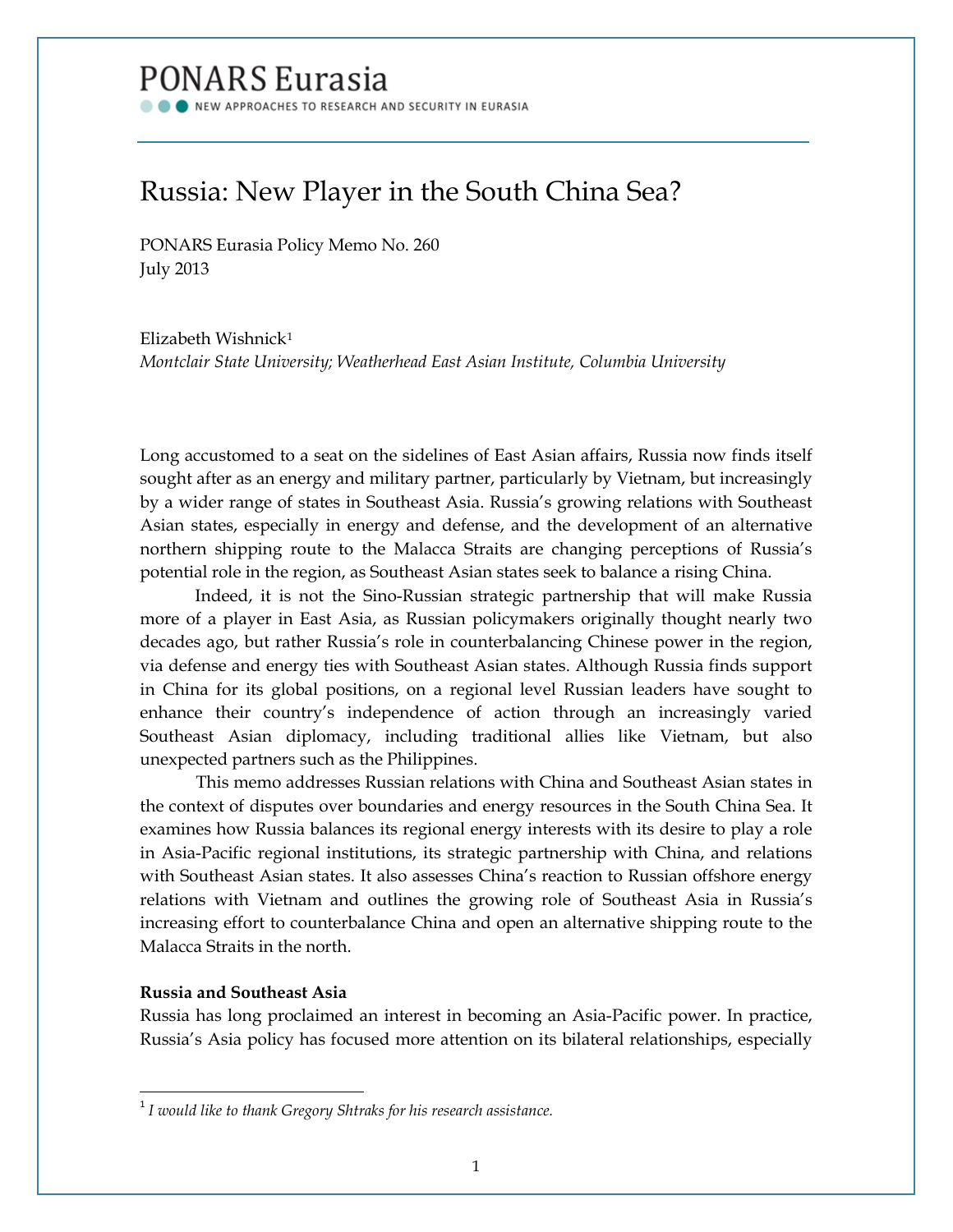its strategic partnership with China and its longstanding ties to India, than on Asian multilateralism.

In Southeast Asia, Russia's political dialogue with members of the Association for Southeast Asian Nations (ASEAN) has largely outpaced substantive cooperation, although shared norms and bilateral relations in certain areas have created a foundation for broader Russian engagement with Southeast Asia. Conceptually, President Vladimir Putin's emphasis on "sovereign democracy," a model of managed and centralized political development rooted in Russian traditions, resonates with former Malaysian Prime Minister Mahathir Mohamad's position on "Asian values" and ASEAN norms of non-interference. (In light of their convergence of views, during a 2002 visit to Moscow, Mahathir proposed to Putin that Malaysia could be Russia's "gateway to Asia.")

Malaysia proved to be a key supporter of Russia's inclusion in the East Asian Summit, although skepticism in Singapore and Indonesia, among others, about Russian cooperation with ASEAN delayed Moscow's entry. Russian Foreign Minister Sergei Lavrov, writing in the Moscow-based *International Affairs*, admitted that bilateral ties lag behind political dialogue with ASEAN, but he saw new dynamism in areas of previous cooperation such as energy, as well as engagement in new cooperative efforts, such as terrorism and disaster relief.

However, it is more through Russia's bilateral engagements, especially with Vietnam, than its efforts to gain entry into East Asian regional institutions that Russia is achieving greater relevance to Southeast Asian security as a whole. In particular, Russia's bilateral ties with Malaysia, Indonesia, and Vietnam have been developing over the past two decades in weapons sales, aviation, and energy. More recently Russia has tried to expand military cooperation with the Philippines.

#### *Military Cooperation*

Historically, Russia's strongest bilateral relationship in Southeast Asia has been with Vietnam. Although military ties between the two countries declined in the early 1990s as Moscow repaired its relations with Beijing, in recent years Russia's military relationship with Vietnam has deepened. Vietnam and Indonesia are major purchasers of Russian weapons, while Malaysia, Burma, and Thailand have more limited military cooperation with Russia. In 2010, Vietnam accounted for 6 percent of all Russian arms sales. Vietnam's purchases have been the most wide-ranging, including fighter aircraft, frigates, diesel submarines, anti-ship missiles, and anti-aircraft missiles. Indonesia began purchasing fighter jets and helicopters from Russia after the United States imposed an arms embargo due to Indonesian human rights violations in East Timor, but it has continued its purchases since the embargo was lifted. Malaysia has bought some Russian fighter aircraft and missile systems in the past decade. In recent years, Burma has also bought some aircraft and helicopters from Russia, while Thailand has purchased helicopters and portable defense systems.

Russia has sought to expand its military cooperation with Vietnam, as well as with Burma and the Philippines. In 2012, Russia bid (so far unsuccessfully) to sell Yak-130 aircraft to the Philippines. In January 2012, three Russian warships visited Manila at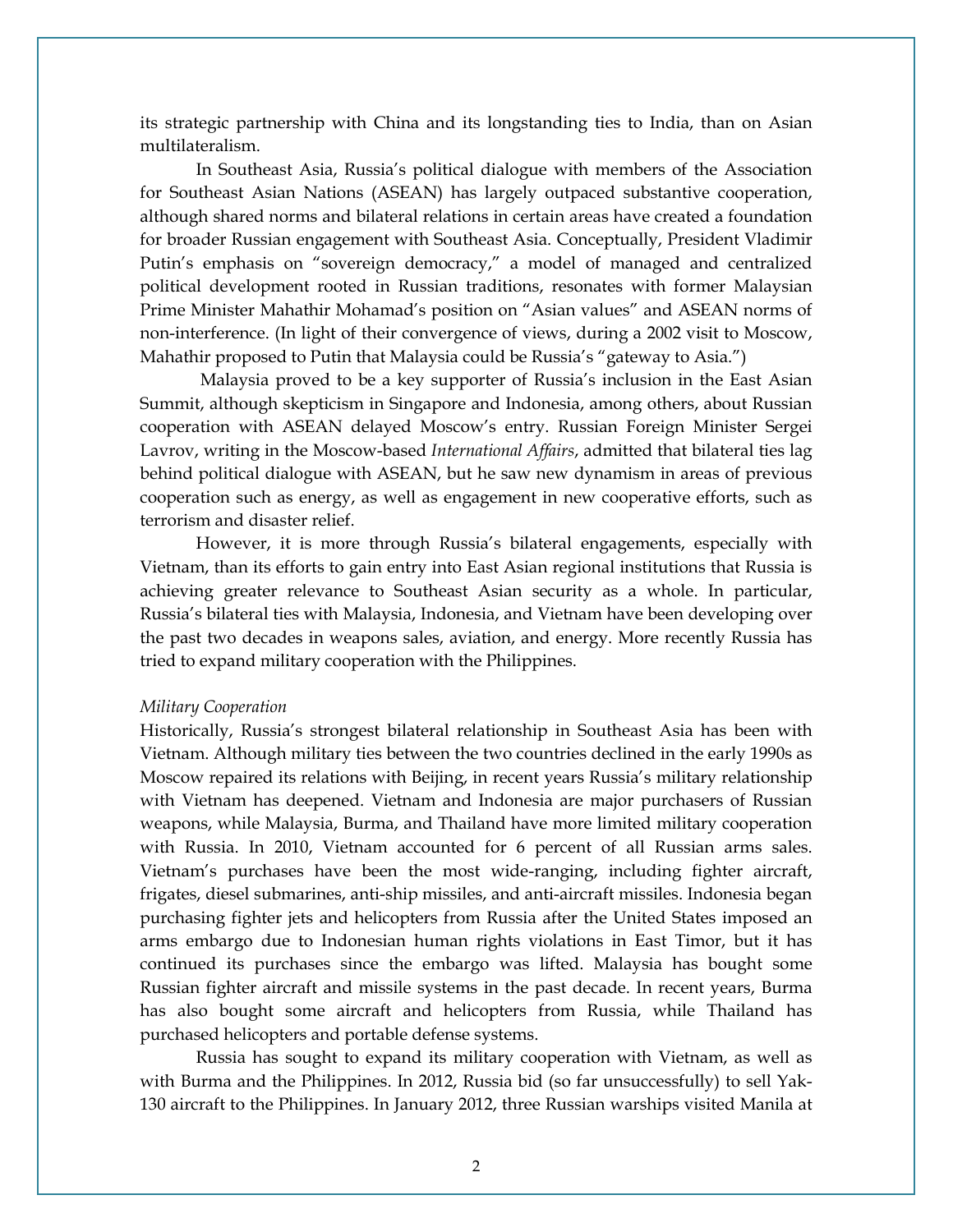the same time as two U.S. destroyers. It was the first visit by the Russian Pacific Fleet to the Philippines in 96 years.

In March 2013, Russian Minister of Defense Sergei Shoigu visited Burma and Vietnam. Anticipating the future lifting of international sanctions on arms trade with Burma, Shoigu saw good prospects for defense cooperation. With future Russian naval access to the Syrian port of Tartus in doubt, the Russian navy has been seeking additional ports of call in Vietnam (as well as the Seychelles and Cuba). In 1979, the Soviet Union and Vietnam signed a 25-year agreement allowing the Soviet Navy to use the port at Cam Ranh Bay, but after Vietnam demanded \$300 million in rent in 1998, Russia withdrew from the arrangement. Vietnam is now proposing that the Russian Navy use Cam Ranh Bay for maintenance purposes, and an agreement is likely to be signed by the end of the year. Russia is also helping Vietnam develop a submarine fleet. Finally, three ships from the Russian Pacific fleet paid a visit to the port of Ho Chi Minh in April 2013, the second time the Russian Navy has visited Vietnam since 2001.

#### *Aviation and Space Technology*

Russian civilian aircraft companies view Southeast Asia as their most promising market. In July 2010, Sukhoi Civilian Aircraft signed a \$1 billion dollar 5-year contract with Indonesia's Kartika Airlines for the delivery of 30 SSJ100 aircraft. Thailand's Orient Thai Airlines and Laotian Phongsavanh Airlines also expressed interest in purchasing the planes. However, Kartika has since ceased operations and a test flight of the SSJ100 crashed in 2012. No further contracts for SSJ100s have been signed. In the interim, the Sukhoi company signed a \$380 million contract with another Indonesian company, Sky Aviation, for maintenance and training for the SSJ100s the company has on order.

Space technology has emerged as an area of cooperation between Malaysia and Russia. In September 2000, Russia helped Malaysia launch a miniature remote sensing satellite, which helped provide data on the haze then afflicting Southeast Asia due to forest fires in Indonesia. In 2007, a Malaysian military surgeon was selected for a mission on the International Space Station.

#### *Regional Energy Cooperation*

Energy is an area of growing cooperation between Southeast Asian states and Russia. Although several Southeast Asian states are producers of natural gas (Vietnam, Burma, Malaysia, and Indonesia), the region as a whole is dependent on oil imports which account for 40-60 percent of its energy mix. Even Indonesia, which was an OPEC member until 2008, is now a net oil importer. At the first meeting between economic ministers from ASEAN and Russia in August 2010, an ASEAN-Russia Energy Cooperation Work Program was adopted for 2010-15. Its wide-ranging agenda includes the development of alternative and renewable energy resources, energy infrastructure, peaceful use of nuclear energy, and gas exploration.

Now that the East Siberia Pacific Ocean (ESPO) pipeline has begun pumping oil to Kozmino on Russia's Pacific coast, Russia is shipping approximately 7 percent of ESPO oil to Singapore, Malaysia, Indonesia, and South Korea, with 35 percent destined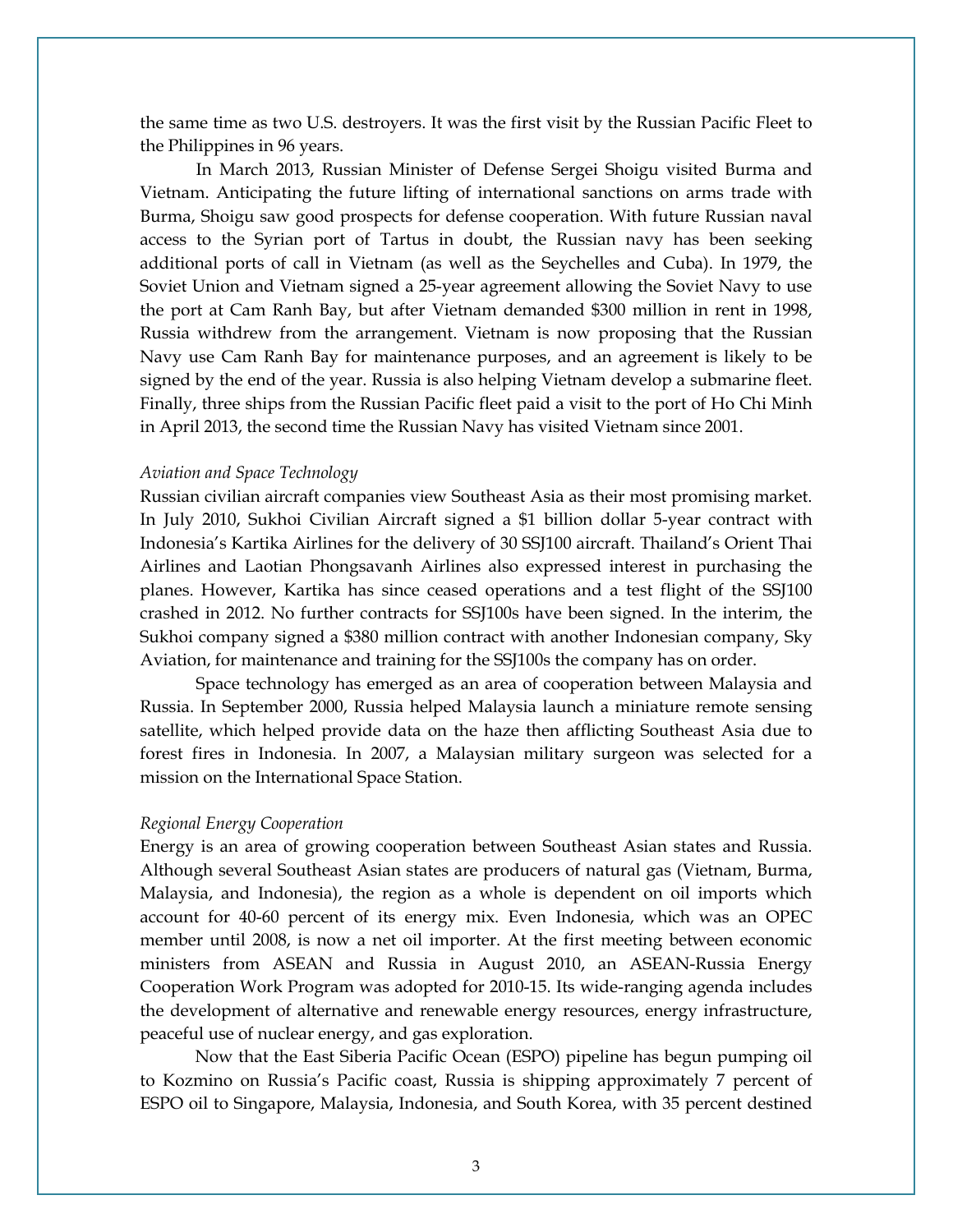for the United States, 30 percent for Japan, and 25-28 percent for China. Consequently, Russia's share of the Asian oil market, now 3.8 percent, is slated to expand to 5.5 percent. Gunvor, a Russian firm and the world's fourth largest commodity trading company, is seeking to invest in an oil terminal in Indonesia that could supply the region with ESPO oil.

#### *Russia's Energy Relations with Vietnam*

According to Vietnamese President Truon Tan Sang, "cooperation in the sphere of oil represents the clearest achievement in bilateral relations." Vietsovpetro, the Russian-Vietnamese joint oil venture between Zarubezhneft and PetroVietnam, was established in the Soviet Union in 1981 and now produces half of Vietnam's oil. In 2010, the venture was extended to 2030, with PetroVietnam increasing its stake from 50 to 51 percent. Lukoil and TNK-BP are also seeking to cooperate with PetroVietnam on offshore projects.

More interesting is the new joint venture between Gazprom and PetroVietnam (49 percent Gazprom and 51 percent PetroVietnam) to develop two offshore oil and gas blocks in the South China Sea. According to a senior Chinese scholar I interviewed in 2012, Gazprom originally sought to develop with PetroVietnam a bloc that China considers within the "9-dashed line" it uses to define its maritime boundary in the South China Sea. The Russian company abandoned this project after the Chinese government asked it to withdraw. Even though Gazprom and PetroVietnam are proceeding with offshore oil and gas cooperation outside the "9-dashed line," an April 2012 *Global Times* editorial reprinted on the official Chinese government website complained that Russia was "sending mixed signals" and "meddling" in the South China Sea, which was tarnishing Russia's reputation in China. The editorial noted that "Gazprom's agreement with the Vietnam company could simply be profit-oriented. However, as both companies are controlled by their respective governments, the action could be seen as a reflection of the attitude of top-level leaderships."

Meanwhile, Vietnam has had a leg up on China in upstream investment in Russia. As a part of a December 2009 Strategic Partnership Agreement, Gazprom invited PetroVietnam to participate in the development of a "federal gas deposit" in the Yamal-Nenets region and several other oil and gas projects in Russia. According to Prime Minister Dmitry Medvedev, the decision on the Yamal-Nenets deposit was "exclusive" and resulted from the "special relationship" Russia has with Vietnam. During Chinese President Xi Jinping's March 2013 visit to Moscow, CNPC finally signed an agreement with Rosneft to participate in a Barents Sea project. PetroVietnam was already in discussions with Zarubezhneft over a project in the same region.

Russia and Vietnam have been deepening their relations in other spheres as well. Vietnam is considering joining the Eurasian Customs Union, which now includes Russia, Belarus, and Kazakhstan. In 2015 Kyrgyzstan will become a member of the organization, which Russia has been promoting to extend its economic influence in post-Soviet Eurasia.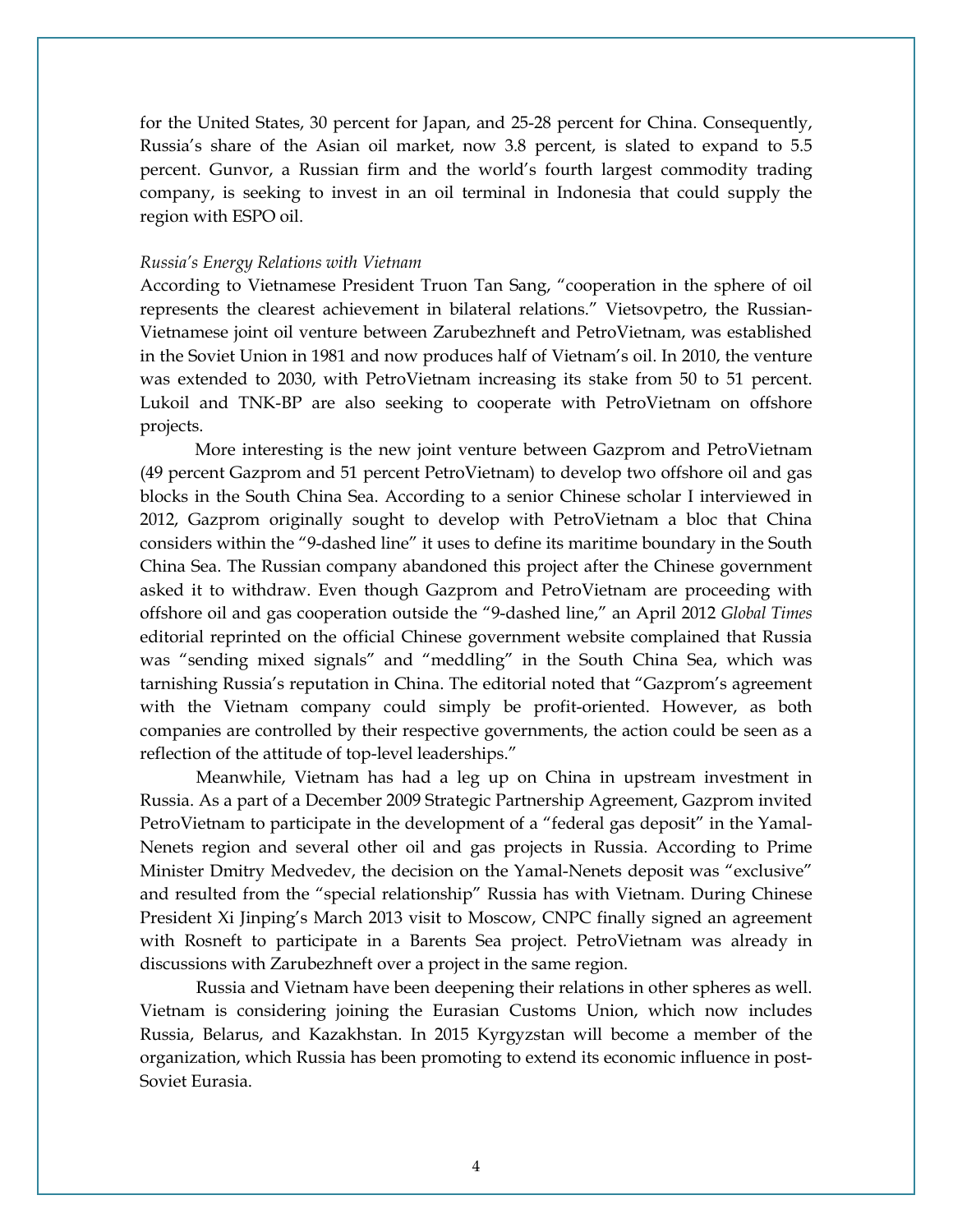#### **From Malacca to the Arctic?**

What does the opening of a new northern shipping route through the Arctic have to do with Southeast Asia? Concerns over the security of energy supplies shipped through the Malacca Strait, the narrow shipping corridor through which most of the world's oil passes, and freedom of navigation are at the root of the conflict in Southeast Asia over the South China Sea.

With climate change making a northern shipping route more practical, Southeast Asian states believe that Russia may be able to lessen their reliance on shipping through the Malacca Straits by opening up a northern shipping route and providing new sources of oil supplies, thereby lessening energy security fears at a time of heightened tension in the South China Sea area. Since the record low extent of summer sea ice in 2007, scientists foresee the possibility of ice-free shipping in the Arctic Ocean by the summer of 2015. Indeed, in its "Foundations of the Russian Federation's State Policy to 2020 and Beyond," Russia has made the development of a Northern shipping route a priority, which potentially could reduce shipping pressures in the South China Sea and Straits of Malacca.

New Arctic routes via Canada (Northwest Passage) or via Russia (Northeast Passage) would cut shipping times from Asia to Europe in half, compared to passage through the Suez or Panama Canals or the Malacca Straits. According to the *Barents Observer*, 46 ships sailed the Northern routes in 2012, compared to 34 in 2011 and 4 in 2010, and there was a 53 percent increase in total cargo transported in 2012 over the previous year. Energy products made up the largest group of cargo (including over 894,000 tons of diesel fuel, gas condensate, jet fuel, LNG, and other petroleum products out of a total of around 1,260,000 tons of cargo). China and Japan are among countries to have received energy supplies from this route so far. Nonetheless, seasonal variability in ice melting and a lack of ports on the Arctic routes will limit their utility in the short term, especially for container traffic.

### **The China Factor**

China's growing economic and military power in Asia has led to renewed interest in a greater Russian role in the region. As Stephen Blank has argued, this trend represents more than an effort to counterbalance China; it reflects the efforts of states in the Asia-Pacific region to diversify their bilateral and multilateral ties and form a new equilibrium in which China would be one of many key players. With the U.S. rebalancing policy leading to greater U.S. engagement with the region, Russia, like ASEAN, has sought to chart a course in Asia that reduces the likelihood of U.S.-China conflict. Similarly, regarding Japan, Russia has tried to encourage negotiation between Beijing and Tokyo in a bid to reduce tensions over the disputed Diaoyu/Senkaku islands. From Russia's perspective, China's assertiveness in Asia has broader negative consequences in terms of precipitating an enhanced U.S. military presence in the region.

Russia has refrained from taking sides in the South China Sea territorial disputes as well. To the contrary, a Russian diplomat in the Philippines noted that, if asked, his country was prepared to help resolve tensions in the South China Sea, but that Russia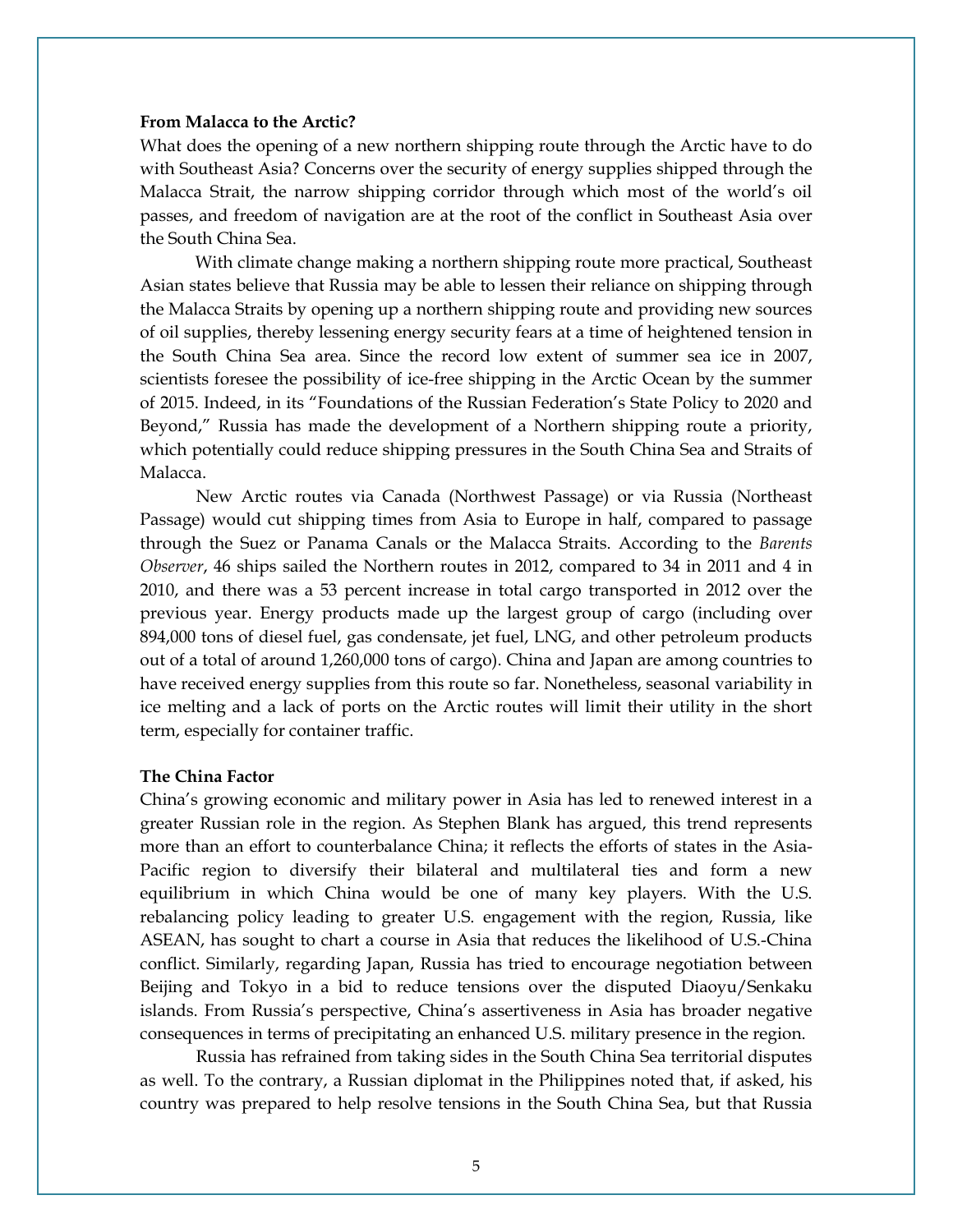had no intention of interfering between its friends, China and the Philippines. According to Al Labita, a journalist in Manila, Russia has sought to contrast its low-key role in the region with that of the United States. Despite efforts by Russian experts like Dmitri Trenin to portray Russian arms sales to Vietnam and other Asian states as business decisions, some Chinese observers remain wary of the political consequences of these deals. Li Jian, a researcher at the Chinese Naval Research Institute, argued in a November 29, 2012 article in *Global Times* that the defense ties developing between Russia and Vietnam are likely to complicate the South China Sea issue, particularly for China. While critical of Russian actions to gain room for maneuver, which were likened to attempts by the Soviet Union to acquire a sphere of influence in Asia, he left open the possibility that additional external participants in the South China Sea issue might ultimately provide more diplomatic options for China.

#### **Conclusion**

As China and the United States have sought a more active role in Southeast Asia, states in the region have begun to see the value of Russian participation. It remains to be seen whether Russia will take advantage of the new regional climate to engage more substantively with regional institutions. Given the priority of the Sino-Russian partnership, Russian policymakers have thus far treaded cautiously, sometimes at the cost of making inroads into Southeast Asia. According to Artyom Lukin and Sergei Sevastyanov, scholars at Far Eastern Federal University in Vladivostok, one possible interpretation of President Putin's failure to attend the East Asian Summit in Cambodia in November 2012 was a desire to avoid taking sides on controversial regional issues.

Nonetheless, Kavi Chongkittavorn, an editor of the Thai newspaper *The Nation*, commented last year that while Russia's security initiatives in East Asia have been "dismal," Putin's third term in office "will impact on the Asia-Pacific region, in particular, ASEAN, more than ever before." This is because of Russia's interest in redistributing power in the region, unlike the United States and China, who seek to extend their own influence.

At a time of anxiety in Southeast Asia over China's greater assertiveness in the region and the U.S. "rebalancing" in response, Russia can bring a lot to the table in any bilateral agreement: weapons, oil and gas, and an Arctic shipping route that will in time provide an alternative to the Malacca Straits. Instead of being content with playing a marginal role in Asian multilateral institutions, Russian policymakers are now trying to develop their own alternatives, for example by inviting Vietnam to join the Eurasian Customs Union. After several decades of talk about Russia's role in Asia, if Russian leaders are ready at last to engage their neighbors in a consistent way in the areas noted above, they will find that Russia's interest in a redistribution of power in the Asia-Pacific region resonates with other regional powers such as Australia and Japan. Accordingly, Russia will have the potential to create new bridges between Eurasia and the Asia-Pacific region.